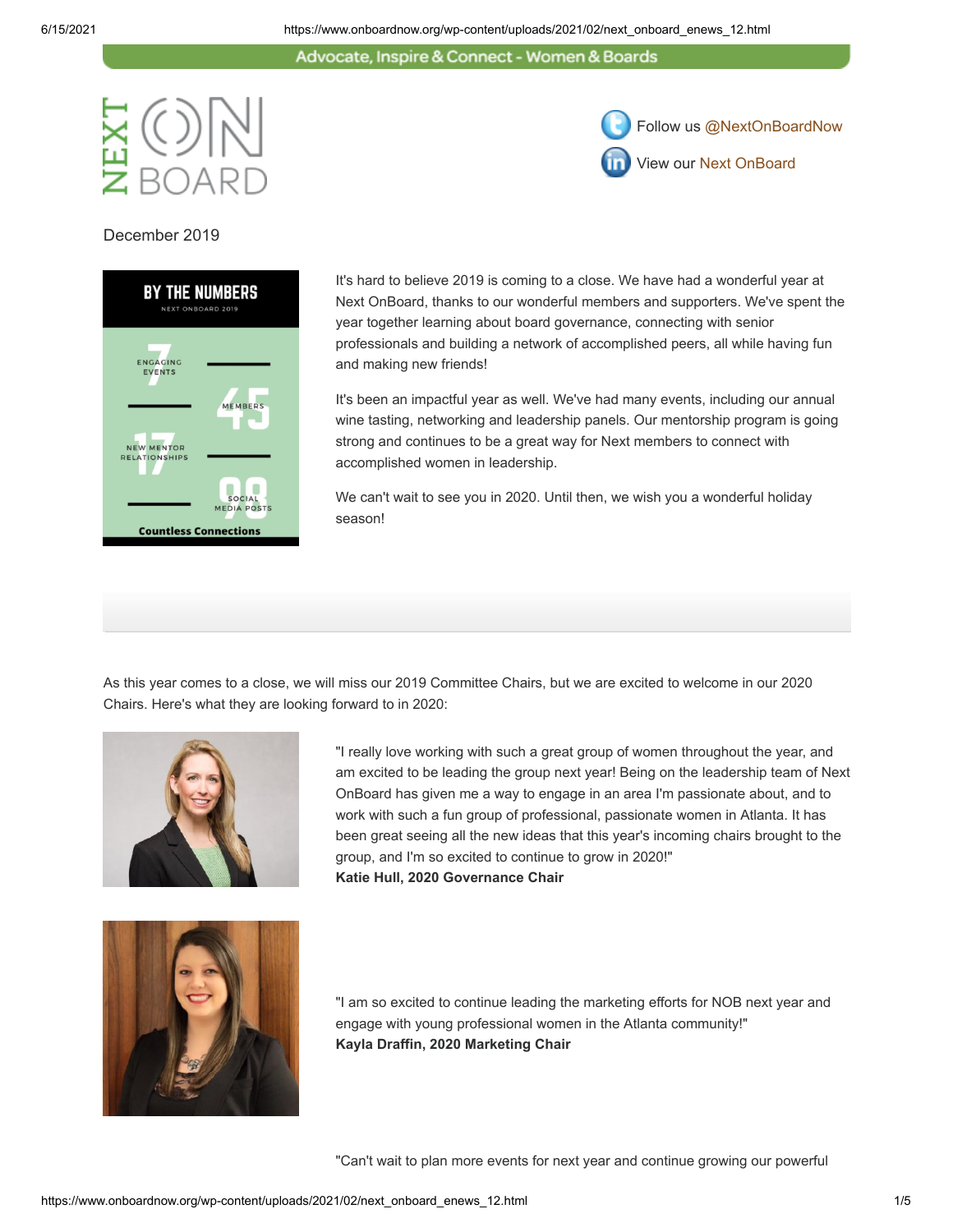network of women!" **Mallory Walker, 2020 Events Chair**





"I'm so excited to reconnect with current members and welcome new members to Next OnBoard in 2020!"

**Emily Pugatchenko, 2020 Membership Chair**

## Do you want to get more involved with Next OnBoard?

We are now accepting nominations for our 2020 Chair-Elects and committee volunteers for Marketing, Events and Membership. Chair-Elect and Committee Volunteer positions are open to Next OnBoard members only. Each committee offers the opportunity to advance OnBoard's mission with the help of some amazing OnBoard senior executives and other accomplished and fun early-career professionals. Committee Chair leadership is a two-year commitment: one year as Chair-Elect, followed by one year as Chair. Committee Volunteers should anticipate at least a one year commitment. Please feel free to nominate yourself or your peers.

Take the survey here: <https://www.surveymonkey.com/r/FKPFXBM>

## End of the Year Social

In November, we gathered at L'Occitane for a casual evening of mingling and shopping. Set in the Shops of Buckhead, L'Occitane was the perfect venue for us to network while sipping champagne and sampling their luxurious body and skincare products. Guests were even treated to a 20% discount to get a start on their holiday shopping. Our annual Winter Social is a great way to wrap up a successful year with Next OnBoard.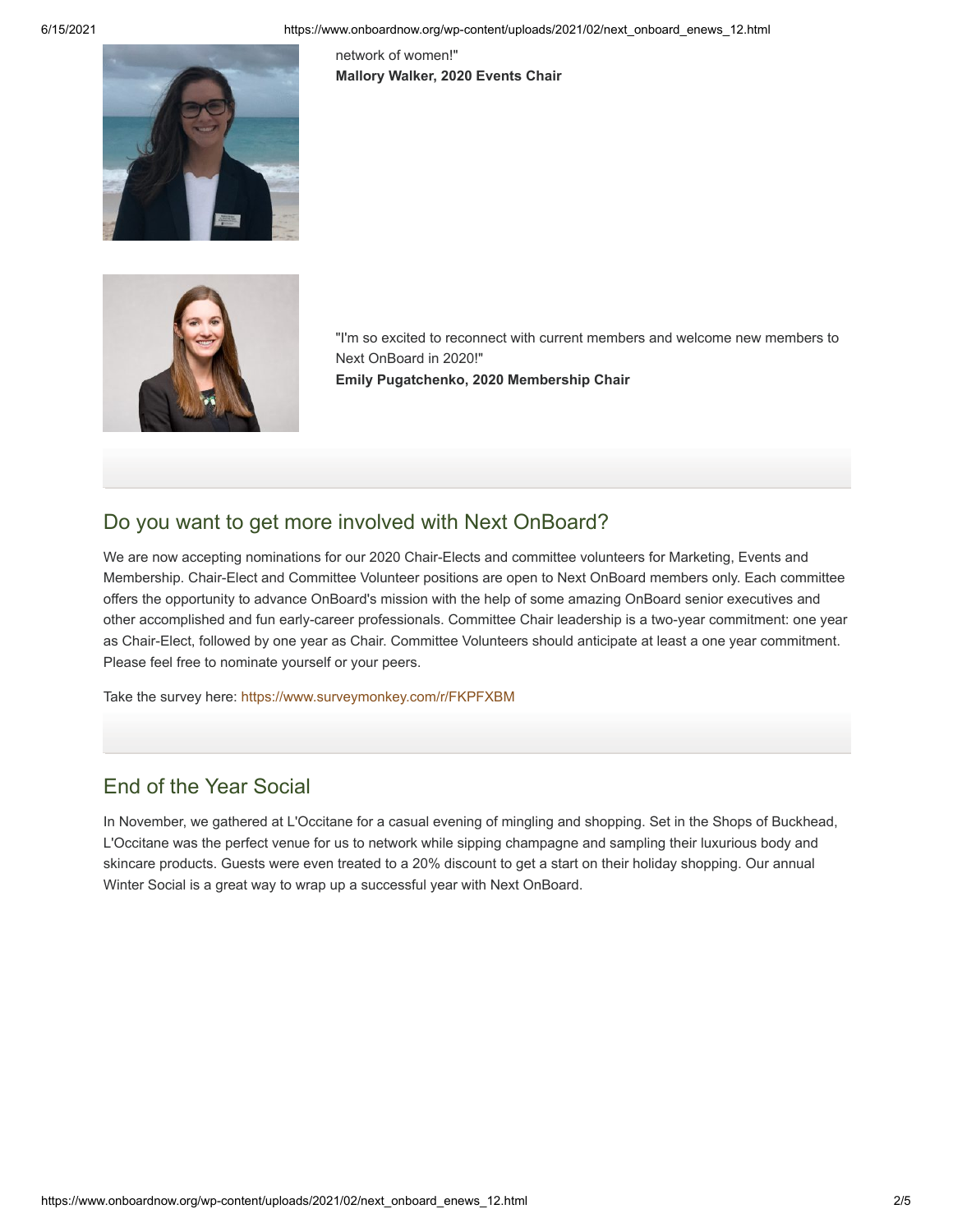6/15/2021 https://www.onboardnow.org/wp-content/uploads/2021/02/next\_onboard\_enews\_12.html



## OnBoard Annual Awards Dinner

Each year, OnBoard hosts their Annual Awards dinner to celebrate the year's work and the recipient of the OnBoard Lettie Pate Whitehead Evans Award. This award recognizes exceptional women serving on for-profit corporate boards. This annual event is a great opportunity for Next members to connect and network with OnBoard member, while supporting the important mission of advancing more women into board leadership. This year's award winner is Crystal Hanlon, President of the Norther Division of Home Depot. [You can read more about Crystal and her contributions here.](https://www.onboardnow.org/wp-content/uploads/2019/05/HANLON-Crystal-Bio-09-2015-002.pdf)



Be sure to check out [Next OnBoard's event page](https://www.onboardnow.org/news-events/events/) for more information as we plan our events for 2020!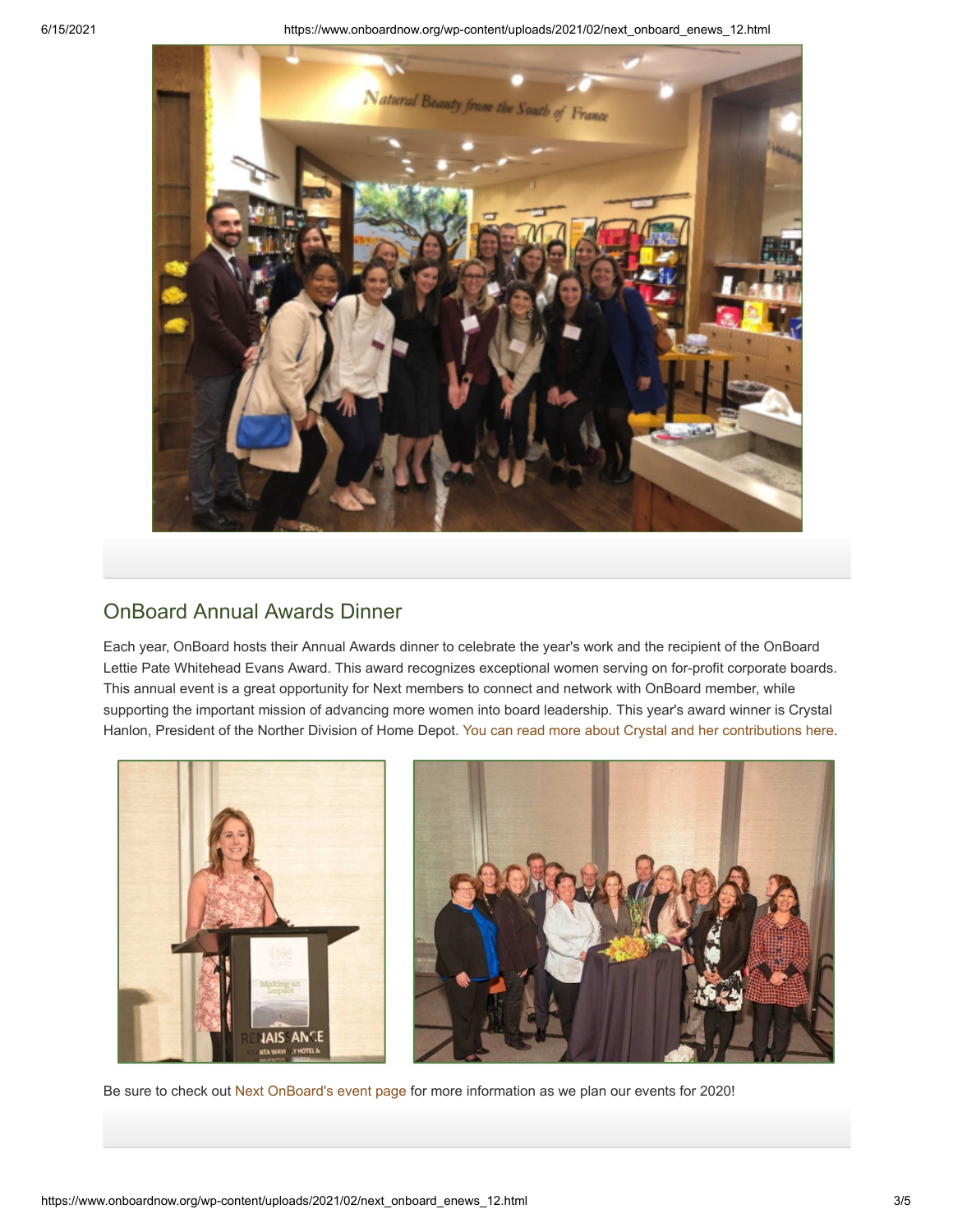# Still on the fence about joining Next OnBoard?

Get the next decade off to a strong start by growing your professional network. Here are just a few of the many reasons to become a member today.

- 1. Discounts to Next OnBoard and OnBoard events throughout the year, plus a complimentary headshot at the Happy Hour & Headshots event.
- 2. Exclusive access to our mentorship program where you will be matched with an experienced professional and a small group to connect with and learn from throughout the year.
- 3. Apply for leadership and committee positions to enhance your professional experience and skills.

[Learn more about the benefits of membership here.](https://www.onboardnow.org/next-onboard/next-membership/)



## We need your input!

Whether you are a current member or haven't yet joined Next On Board, we want to hear from you! Please take this brief survey to help us learn how we can [improve Next OnBoard and make it a valuable resource for you. Click here to take](https://www.surveymonkey.com/survey-taken/?sm=m3xZOh4IRYXiSeZ8KlSWeEfYhrJOJ14uNsjwiwtjbc7oUuhDhu140vY8oJnR5yfDmBmjTRkvbkLJtcQG8hFDkrFBDQKrDap0a5Z_2BpBGvRpQ_3D) the brief survey.

## The Board Fact

In 2018, 15.4% of Georgia public company board seats were held by women, up from 13.8% in 2017. This represents 17 net women board seats added for women. We're making huge leaps forward, but there is still work to be done. Learn more about our Next OnBoard's mission [here](https://www.onboardnow.org/next-onboard/about-next-onboard/).

Be sure to follow us on social media to stay connected.



We invite early career professionals to join Next OnBoard to participate in both Next OnBoard events and OnBoard events.